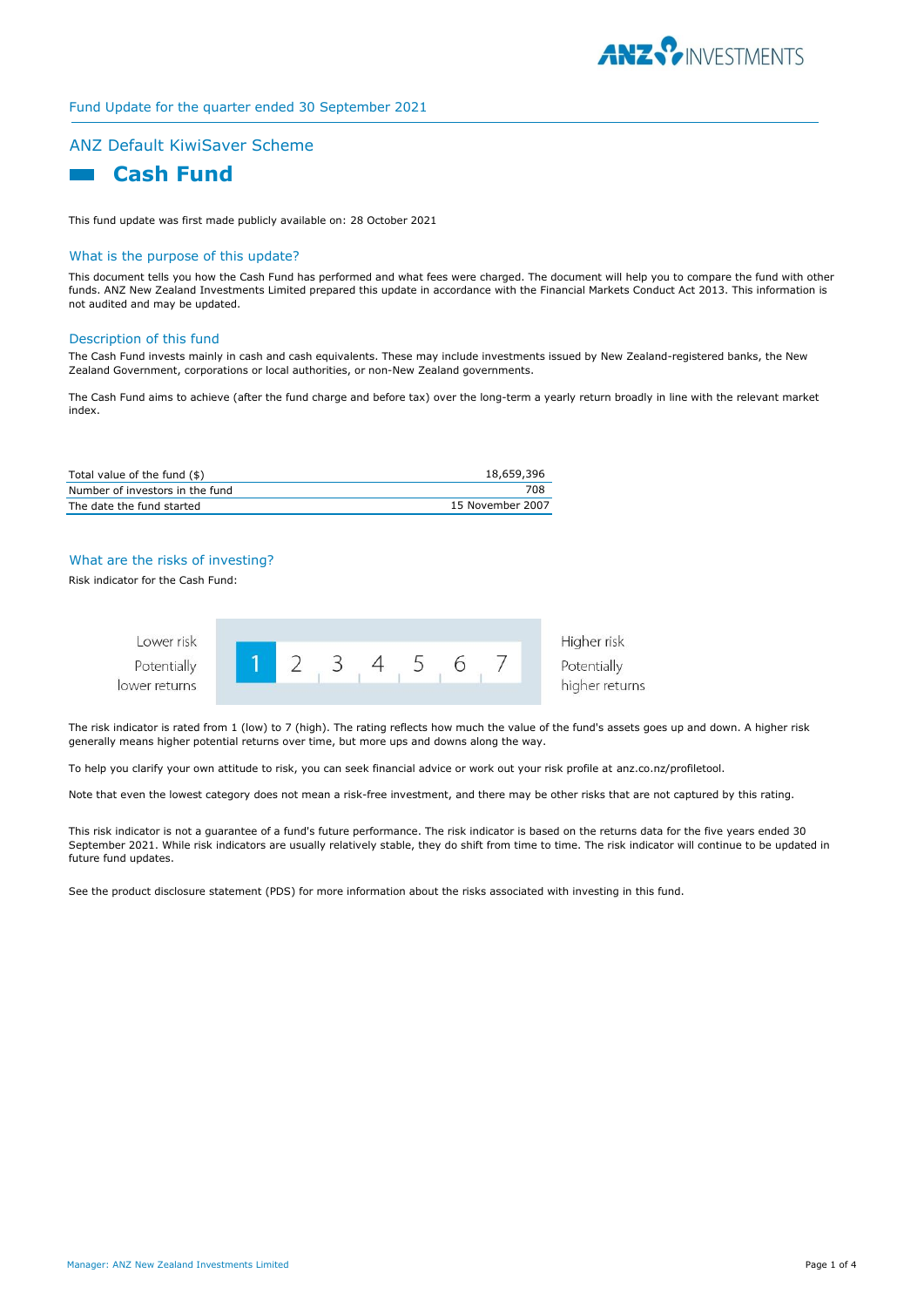# How has the fund performed?

|                                               | Average over past<br>five years | Past year |
|-----------------------------------------------|---------------------------------|-----------|
| Annual return                                 |                                 |           |
| (after deductions for charges and tax)        | 1.23%                           | 0.36%     |
| Annual return                                 |                                 |           |
| (after deductions for charges but before tax) | 1.71%                           | $0.50\%$  |
| Market index annual return                    |                                 |           |
| (reflects no deduction for charges and tax)   | 1.42%                           | 0.32%     |

The market index annual return shows the return of the S&P/NZX Bank Bills 90 Day Index.

Additional information about the market index is available in the statement of investment policy and objectives on the offer register at www.discloseregister.companiesoffice.govt.nz.



## **Annual return graph**

This shows the return after fund charges and tax for each of the last 10 years ending 31 March. The last bar shows the average annual return for the last 10 years, up to 30 September 2021.

**Important:** This does not tell you how the fund will perform in the future.

Returns in this update are after tax at the highest prescribed investor rate (PIR) of tax for an individual New Zealand resident. Your tax may be lower.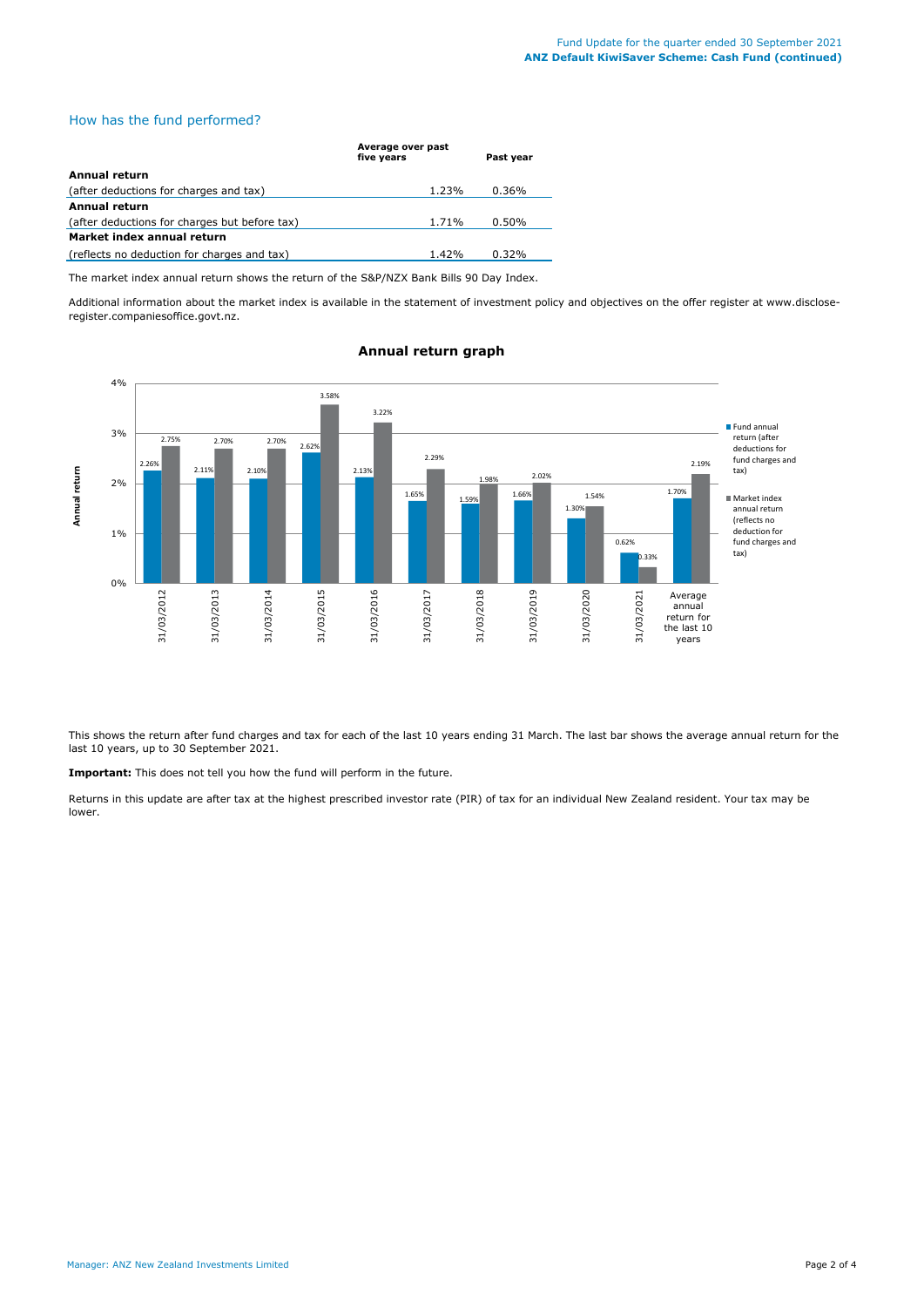### What fees are investors charged?

Investors in the Cash Fund are charged fund charges. In the year to 31 March 2021 these were:

|                                             | % of net asset value                 |
|---------------------------------------------|--------------------------------------|
| Total fund charges <sup>1</sup>             | 0.24%                                |
| Which are made up of:                       |                                      |
| Total management and administration charges | 0.24%                                |
| Including:                                  |                                      |
| Manager's basic fee                         | 0.19%                                |
| Other management and administration charges | 0.05%                                |
| Total performance based fees                |                                      |
|                                             | <b>Dollar amount per</b><br>investor |
| <b>Other charges</b>                        |                                      |
| Membership fee <sup>2</sup>                 | \$18                                 |

Investors are not currently charged individual action fees for specific actions or decisions (for example, for withdrawing from or switching funds). See the PDS for more information about Scheme fees.

Small differences in fees and charges can have a big impact on your investment over the long term.

## Example of how this applies to an investor

Sarah had \$10,000 in the fund at the start of the year and did not make any further contributions. At the end of the year, Sarah received a return after fund charges were deducted of \$36 (that is 0.36% of her inital \$10,000). Sarah also paid \$18 in other charges. This gives Sarah a total gain after tax of \$18 for the year.

#### What does the fund invest in?

#### **Actual investment mix<sup>3</sup> Target investment mix<sup>3</sup>**

This shows the types of assets that the fund invests in. This shows the mix of assets that the fund generally intends to invest in.